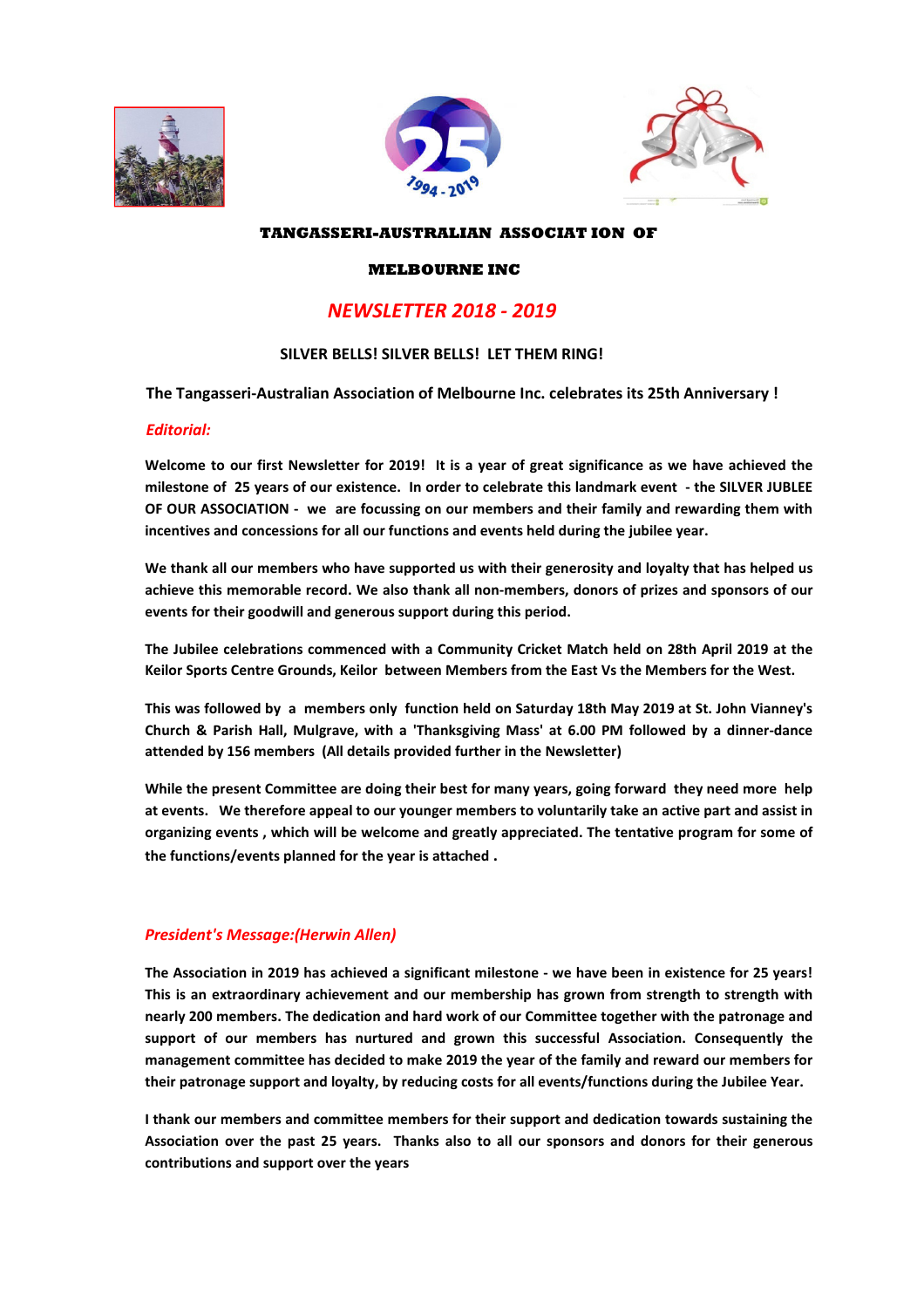#### **Administration:**

**The Management Committee and Executive Committee Members that manage the smooth running of the Association in their various capacities are listed below:** 

#### **Management Committee:**

**Herwin & Jennifer Allen, Oswyn & Lynda Allen, Jim & Trudy Allen, Duncan & Rose Bartholomeusz, Osmond & Dilys Bartholomeusz, Avelyn Cooper, Grenville & Zita D'Crus, Lloyd & Celine D'Crus, Philroy & Ann D'Rozario, Winburne & Flavy Fernendez, Harold & Flossy Gonsalvez**

#### **Executive Committee:**

**President - Herwin Allen, Vice-President- Rose Bartholomeusz, Secretary - Grenville D'Crus, Assistant Secretary - Philroy D'Rozario, Treasurer - Winburne Fernandez, Committee Members - Lynda Allen, Osmond Bartholomeusz, Harold Gonsalvez, Avelyn Cooper, Lloyd D'Crus, Jim Allen, Roydon McNerney, Don Gresseux, & Clyde Harding** 

### ACTIVITIES





#### **ANNUAL DANCE - 04 August 2018 (Philroy D'Rozario)**

**Our Annual Dance last year was once again held at the newly renovated 'Springvale Town Hall' on 04 August 2018. As in the past the bands in attendance were the two great bands in Melbourne 'Next Generation' and 'Colors'. Both bands especially 'Next Generation' put up a super performance that saw the enthusiastic crowd on their feet exhibiting a variety of steps. The dance was well organised and was quite successful with more than 330 people attending. This is in spite of a number of our regular patrons not being able to attend due to other commitments. Our sincere thanks to our Members who attended the function. The number of members attending were down and we seek your support and co-operation for the upcoming Annual Dance on 24th August at 'Springvale Town Hall' and New Years Eve Dance coming up on 31/12/19 at the spacious Air Conditioned 'St Louis De Montfort' Hall in Aspendale Gardens. Being our 25th Year, we are looking forward to the extra support from our Members.** 

**As is customary with our Annual Dance fantastic prizes were presented to the lucky winners. Our special thanks to the following donors for their continued support and goodwill:**

| *Roy McNerney (L.J.Hooker-Noble Park)        | * J K Bourne (Keysborough)   | *ATLITE            |
|----------------------------------------------|------------------------------|--------------------|
| * Craig D'Rozario (Oaks Hotels, & Resort)    | *J & T Allen (Taj Exports)   | *Sharon Vardon     |
| *Matilda Conveyancing (Noble Park)           | * Shavan's Indian Restaurant | *Godfrey Fernandez |
| *Clyde Harding (Melbourne Cleaning Supplies) | * Betta Home Living          |                    |

**The food catered by 'Vishy Caters' in Keysborough was good and priced competitively . There was great demand for their food. There was also ample food at discounted rates for takeaways at the end of the show.** 

**We also thank our Committee Members and members for their continued co-operation and participation in this annual event.**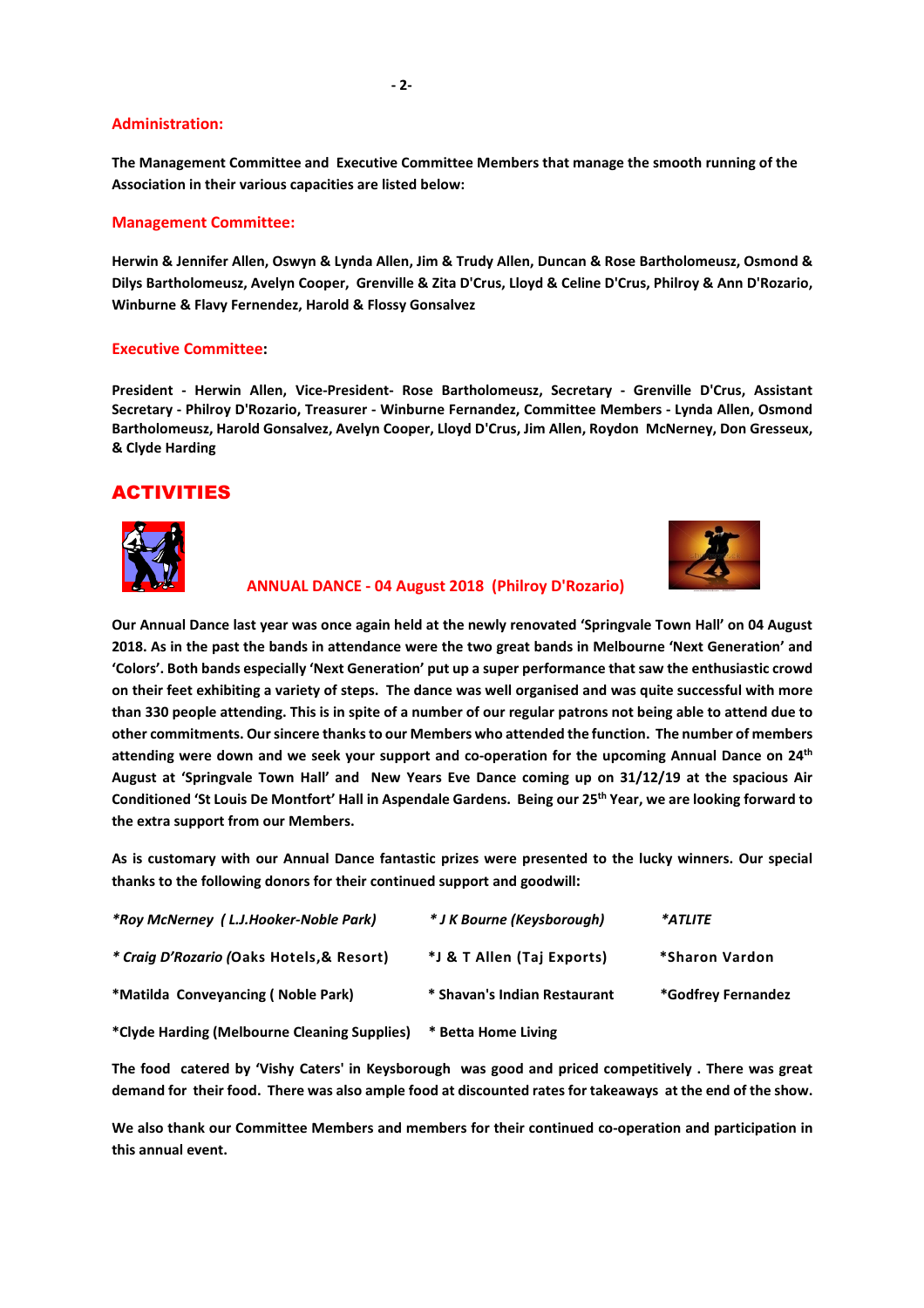

 **ANNUAL GENERAL MEETING - 15th Sept. 2018 (Grenville D'Crus)** 

**The 23rd Annual General Meeting was held on Saturday 15 September 2018 at 7.00 PM at 'The Sundowner Avenue Community Centre, Clarinda. The meeting was attended by 49 members.**

**The President, Herwin Allen welcomed the members to the meeting and called upon them to continue supporting the Association by active participation in the various activities and thanked them for their presence. The Annual report and the financial statements for the financial year ending 30 June 2018 were presented by the Secretary and Treasurer respectively.**

**It was heartening to see many members take active part in the discussion on issues raised by member/s regarding procedures and decisions taken by the Management/Executive Committees for effective implementation of the activities of the Association.** 

**The President informed members of the outcome of a survey conducted in respect of the activities of the Association and of the positive feedback received from the members who responded. He also thanked the members for their participation and valued suggestions.** 

**Mementos were presented to those members who had completed 10 years and 20 years continuous membership with the Association.** 

**The meeting concluded with a vote of thanks followed by a 'Members only' dinner.** 





 **SENIORS' NIGHT –12th October 2018 (Philroy D'Rozario)** 

**Our Seniors night was held on 12th October 2018 at the Noble Park RSL. It was a awesome night with 53 people attending. The meeting, greeting and chin wagging by all our Committee Members was the highlight of the evening. The three course meal served out by the RSL Club was excellent with our guests having a choice of Fish, Beef or Chicken for the main course. For Desert we had Sticky Date Pudding, Fruit Salad and Ice Cream. A complimentary drink was provided to each Member at the start of the night.** 

**The ever popular 'Lonestar' with Andy D'Rozario performing had the huge crowd at the RSL Club on their feet. The Fox Trot, Jiving and Line Dancing was a particular hit with most of the members joining in and occupying the full floor. The Pokies was an added attraction for a few Members. As we did not hear of any big winners or losers, we presume our Members who punted broke even!.** 

**Overall, it was a very enjoyable evening appreciated by all who attended.** 





 **FAMILY DAY & CHRISTMAS TREE – 02 December 2018 (Rose Barholomeusz)** 

**The Annual Family Day & Christmas Tree (free for Members & their children) was held on 02nd December 2018 at St John Vianney's Hall, Police Road, Mulgrave. It was well attended by members in particular the young adults and their children. As with the last couple of years the weather determined that we carry out this event indoors.** 

**The event started with a sumptuous barbeque of unlimited delightful salads, sausages, chicken, hamburgers and bread rolls with various sauces.** 

**Because the activities were confined to the hall we were able to run the activities to schedule.**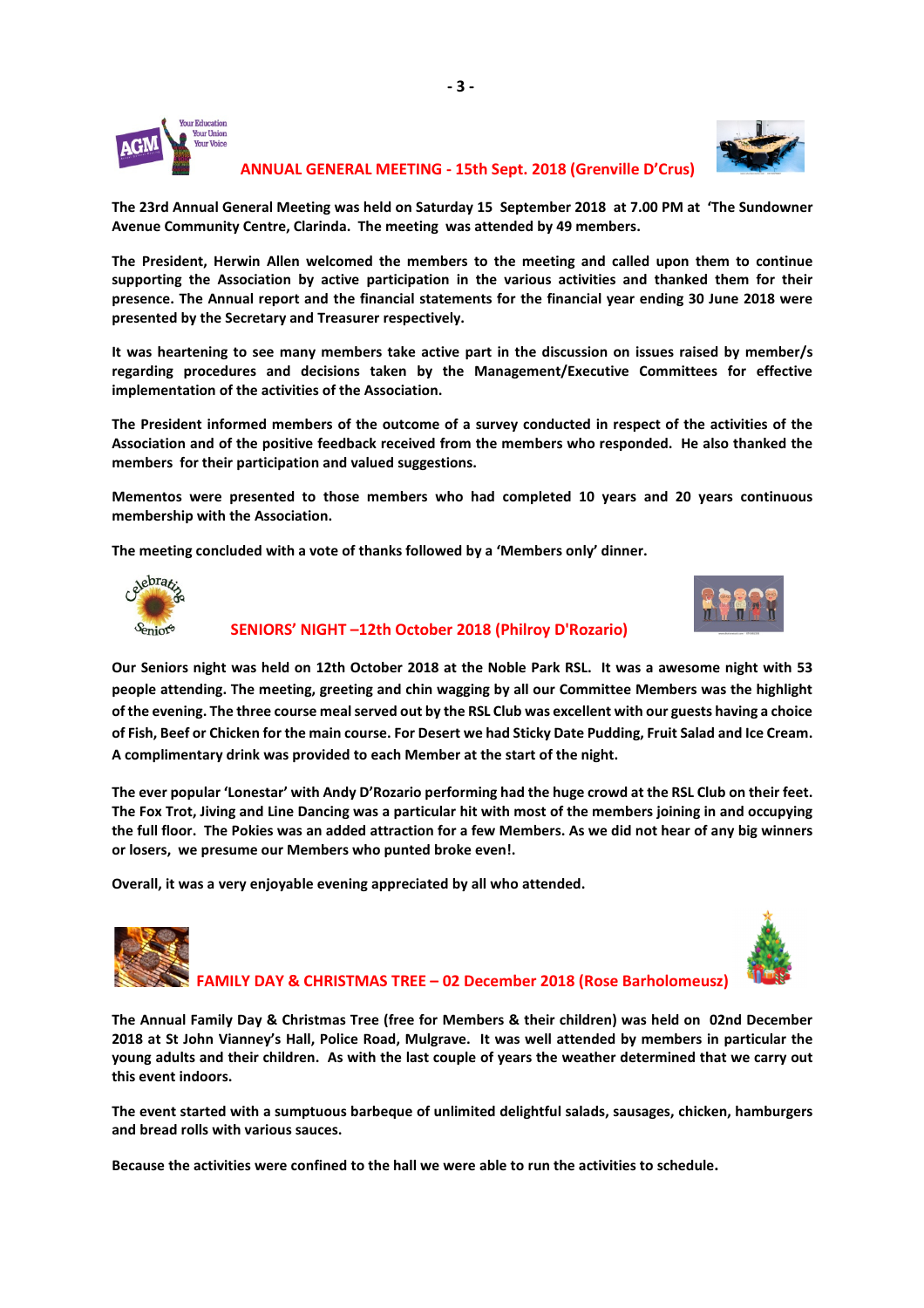**The sports and games were well participated by the young and old. It was a delight watching the young and not so young compete for the "Prize". There was the ever popular musical chairs, sack race, lime and spoon and filling the bucket. Passing the Hat by the seniors was a wonderful spectator sport – the speed at which the hat was passed is unbelievable. All this was carried out to some wild and fast music which does not seem to phase the seniors.** 

**This sports spectacular was followed by a beautiful Nativity Pageant for which the organisers and the kids have to be commended. All the children participated – the costumes were amazing - there were angels and arch-angels, shepherds, wise men, kings, Mary, Joseph and Baby Jesus. Credit goes to the Organisers and the parents who helped in the presentation of this time honoured scene.** 

**There was community carol singing led by the Association's choir and guitarists – the old time favourite carols and Christmas songs were sung and this set the scene for Santa's arrival.** 

**Santa's arrival brought sheer delight to the faces of the children Our grateful thanks to Santa and his team of volunteers at Santa's Workshop for the enormous task of wrapping and selecting all the gifts that were provided by the Association free of cost to all member children. The gifts were a bit heavy for the reindeer but they managed to bring every child a gift.** 

**Our thanks to all the organisers for their time and effort in making this day a spectacular event.**



#### **NEW YEAR'S EVE DANCE - 31 December 2018 (Philroy D'Rozario)**

**The New Year's Eve Dance was held in Gaelic Park Hall, Keysborough. The dance was quite successful, but our numbers were down compared to 2016.The bands in attendance were the popular 'NO LIMIT' and 'Mahogany'. The music was fantastic and both bands played really well. 'No Limit' brought in the year 2019. The Jiving, Waltzing and Fox Trot with Line Dancing were the highlight of the night. As usual the dance was well organised and it was a great night with many families bringing in 2019 with all their family members around.** 

**The Table layout and Decor and the Chair covers and Table Lighting were set up by Marlene & Linford Mitchell. It gave the Hall a bright and happy ambience. The weather was good so people were comfortable and had no problems with the temperature setting in the hall.** 

**While the food provided by the caterers were good (esp. the Biriyani & Vadais) the service could have been better. Due to health regulations take-aways were prohibited.** 

**Lots of fantastic prizes were presented to the lucky winners for the night. Our special thanks to Jim & Trudy for their continued support and goodwill. We also like to thank Glen and Nancy for their generous donation and Godfrey Fernandez for his donation. The Association provided the rest of the prizes which included Myer gift vouchers. We also provided our Patrons with Party Poppers, Masks and Glow Foam sticks to bring in 2019. We thank our members who attended the dance with their families. We would also like to thank the bands who were very helpful in promoting our Dance and helped us in the sale of tickets. Overall it was a very successful night. We also thank our Committee Members who helped in organising the show. Our sincere thanks to our Members and their families for their attendance and making this a fabulous night.**





#### **ANNUAL COMMUNITY CRICKET MATCH - 28th April 2019 (Herwin Allen)**

**The Association's 25th Anniversary celebrations in 2019 commenced with Community Cricket Match that was held at the Keilor Park Sports Club on Sunday 28th of April 2019. Nearly 80 people (members and**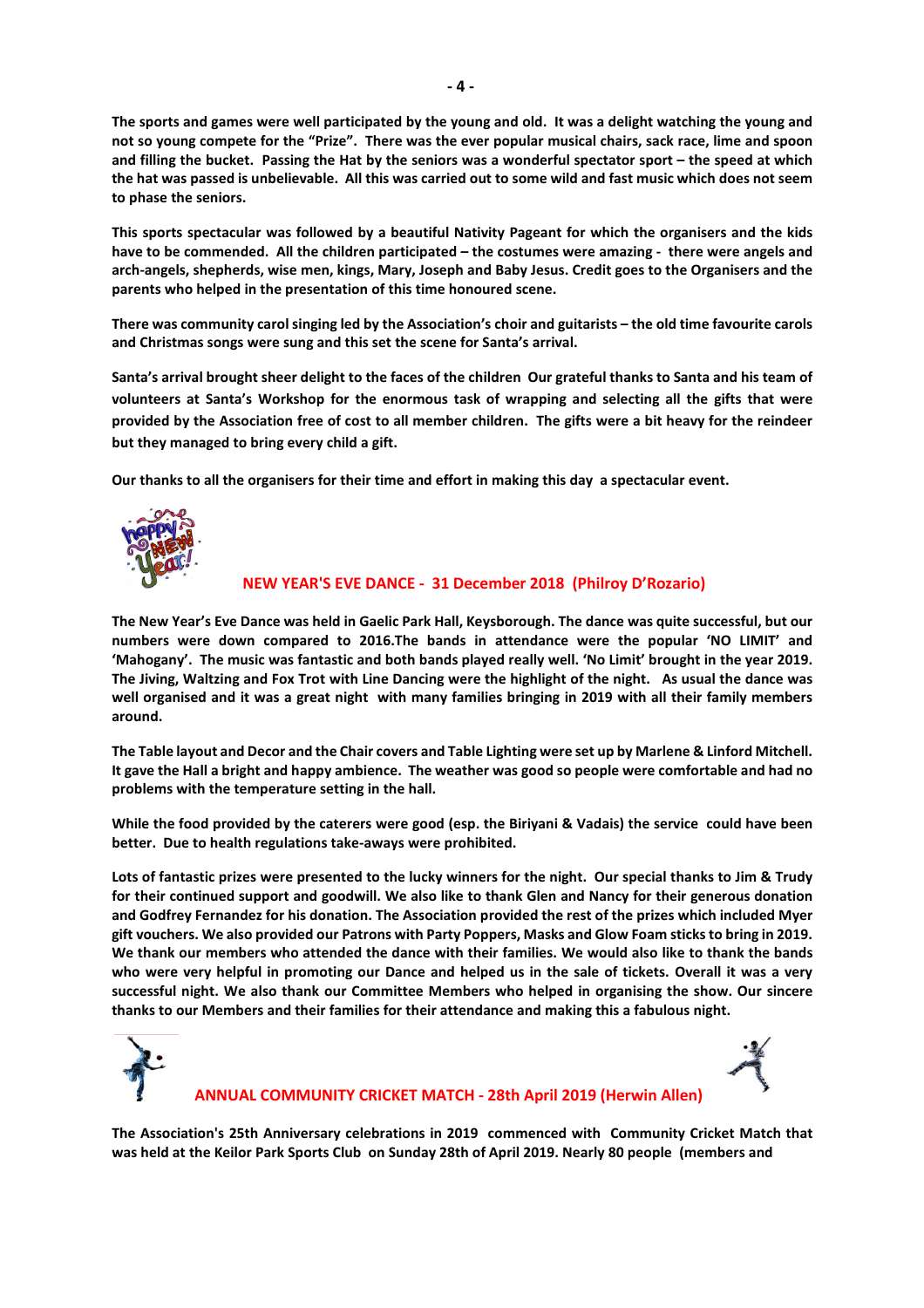**friends) came to cheer their respective teams - the North West members versus their counterparts from the South East.** 

**Although the morning was drizzly it turned out to be a good day to play cricket. At 11.30 am the two captains Lochlan Fernandez (North West) and Don Gresseux (South East) were on the pitch to conduct the toss. North West won the toss and elected to field** 

**From the onset South East were in trouble losing their openers Gerard (2 ) and Karl (12) cheaply and runs were hard to come by. South East lost wickets regularly - Faran (5) Nat (9) Sheldon (4) Don (4) and Alden ( 0) - and this did mildly trouble their score. Fortunately rescue efforts by Matt (35) Jason (40) and Peter (23) contributed to South East's respectable total of 143 in their 25 overs Lochlan and Andre of North West were the two bowlers who caused most of the damage to the South East team.** 

**While the cricket was being played, nearly 20 kids were having a great time having fun in the park playing with huge building blocks and a large queue of kids for the popular face painting. The Mums were also involved in organising the kids to play the game of cricket and teaching them the rules. The kiddies were all rewarded with lolly bags** 

**Of course the barbecue was fired up and Trudy, Avelyn and Jenny with the help from some of the Mothers were busy with the sausage sizzle and all the trimmings for the players, patrons and children which they enjoyed.** 

**After the Lunch Break at 1.30 pm, North West commenced their chase at 2pm . Two youngsters Andre Thomas and Matthew Netto opened the innings and established a good opening partnership with Andre scoring 25 and Matthew retiring at 29. Soon Gavin joined in the run fest with a hard hitting 20 before a minor collapse with Dave (2) and Irwin (7) and Aldrin (0) being out for low scores. Daniel( 29) and Elroy(11) brought about a revival and closer to the winning score. Lochlan (12) and Rayburne (4) hit the winning runs closing at 148 for 7 in the 24th over. (Detailed Score card is attached )** 

**At the closing ceremony the North West was declared winners of the 25th Anniversary Cricket shield . Lochlan Fernandez the captain of the North West received the Shield. Top scoring batsman was Jason Allen who received a the best batsmen's trophy. Most Wickets taker was Lochlan Fernandez who also received the best bowler's trophy** 

**A big thank you to Don, Lochlan, Mervyn and Gavin in organising the teams for the Match and the equipment and Candice Gresseux and the mums for organising the kid's activities.** 

**All in all it was a successful afternoon - our appreciation goes to all the families, friends and players that attended the community Cricket Match. A big thank you to Trudy and Jim for organising the ground and the park and gratitude to the Management Committee members who helped in ensuring a successful day.** 



#### **25th ANNIVERSARY CELEBRATIONS 18th May 2019 (Herwin Allen)**

**The Year 2019 is a landmark year in the Association's history - a significant milestone -our 25th year as an Association. This premier achievement is due to the hard work of our Management team with the support, loyalty and patronage of our members. In order to celebrate the 25th Anniversary the Association organised a members only function on the 18th of May 2019 at St. John Vianneys Church and Parish Hall in Mulgrave .** 

**The celebrations commenced with a 'Thanksgiving Mass' at 6.00 PM at St John Vianney's Church to thank God for our successful 25 year journey.** 

**Over 140 members then converged to the St John Vianneys Hall to continue with the celebrations. The hall was resplendent in red and white, even the Buffet Tables was equally well displayed, presented and illuminated**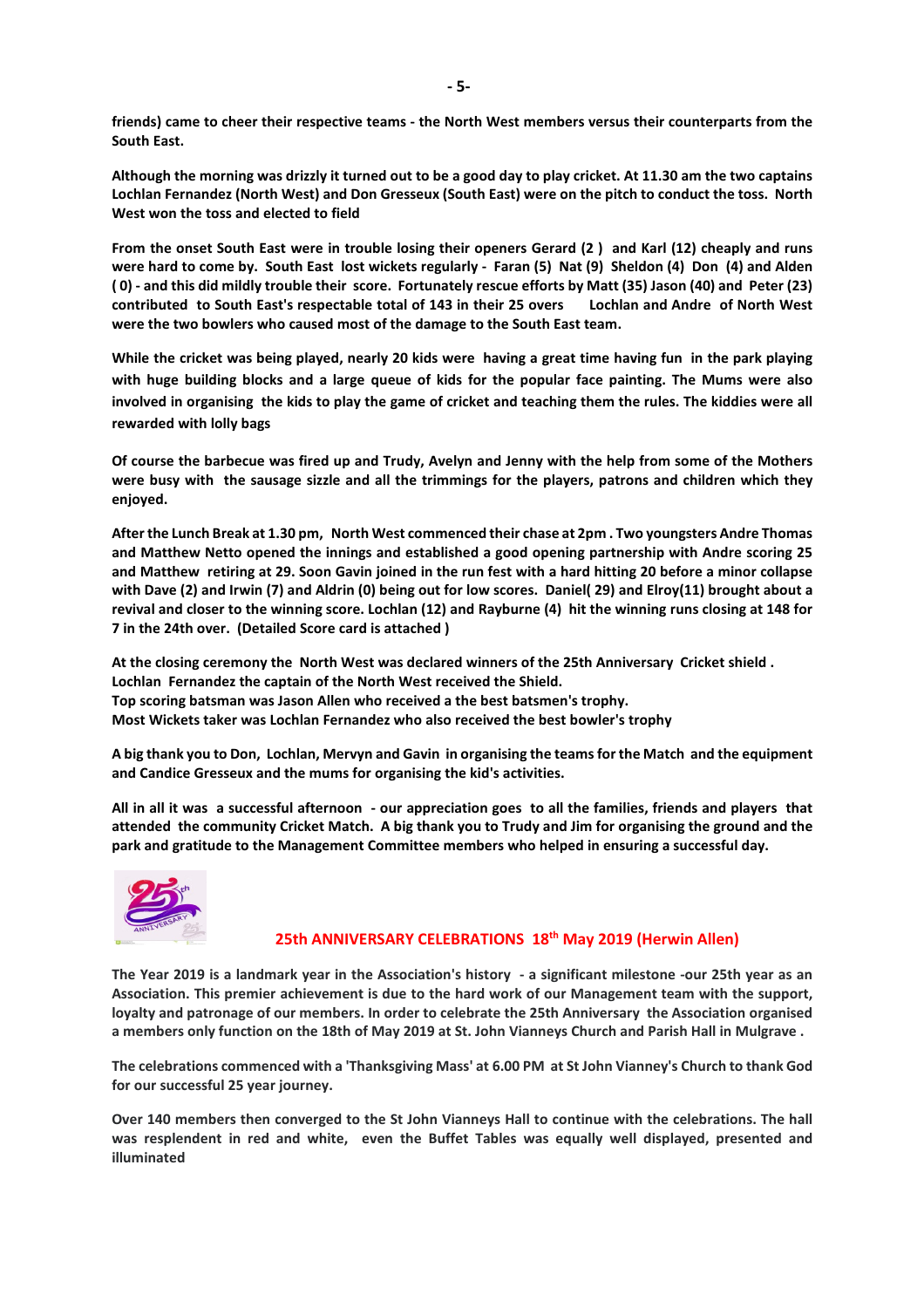**The function in the hall started at 7pm with the Secretary Grenville D'Crus welcoming the members and elaborated on the program for the night. The President Herwin Allen then addressed and thanked the members for their presence and highlighted the significance of this achievement - which was primarily achieved by the hard work of the Management team and the support, loyalty and patronage of the members. The President also said that our family friendly policies and activities have contributed significantly to the growth of our membership. He thanked all our sponsors both individuals and companies especially L J hooker for supporting the Association over the years. He concluded by requesting everyone to join in the celebration and enjoy the night.** 

**Nearly 40 of our loyal members were presented with mementos by the President for their 25 years of loyal membership!. A special memento was presented to Roy McNerney from L J hooker - Noble Park, for nearly 20 years of sponsoring the Association. While the presentations were progressing Entree was served and the bar open.** 

**The members were soon on the floor dancing to the music of the 'Lonestar' Andy D'Rozario and MC Duncan Bartholomeusz encouraging everyone to put their best foot forward. During this session of dancing many prizes were won by the members for the spot dance competition.** 

**Dinner was laid out at 9pm. 'Silver Platter' - the caterers for the night, beautifully presented the food in the a great array of food - Biriyanis, Pilav rices, Butter Chicken, tasty Beef and Roast pork, Masala vegetable, Eggplant delicacies, fresh garden salads together with chutneys including Bread rolls and Rotis and much more. They were all delicious dishes, tasty, sumptuous and wonderfully pleasant and the members did full justice to what was laid out.** 

**Dessert comprising of Sticky Date Pudding with Caramel Sauce and Pistachio Ice Cream was enjoyed by all.**

**Pronto! members were back on the floor with many more prizes being won before the celebrations concluded at 11.00 PM.** 

**Below is one of the written compliments to our Secretary Grenville from one of our members:**

**"I would like to thank you and the committee for a very well planned and meticulously organised dinner dance. Everything was very much appreciated"** 

**Yes, our members were quite appreciative and knowing, that we were honouring them for their patronage, loyalty and support with this grandiose event. It was a spectacular night!** 

**A big thank you to the whole Management team specially Grenville, for their support and handwork in ensuring a successful night.** 



 **BONBEACH CRICKET CLUB 2018/2019 (Merv D'Rozario)** 

**Last season the Bonbeach Cricket Club embarked on a new direction.** 

**The club brought in a new coach, captain and some would say new methods to running the club which it believed would help be more successful in the future.** 

 **Despite on-field success, the club still struggled to perform consistently through all grades and was working its way through change as most clubs do.** 

 **Season 2018/19 was a victorious one on a number of fronts - from record numbers at training, strong depth through all grades and young talent in the seconds and thirds complementing the gun players in firsts, the club was alive and its performances supported this.**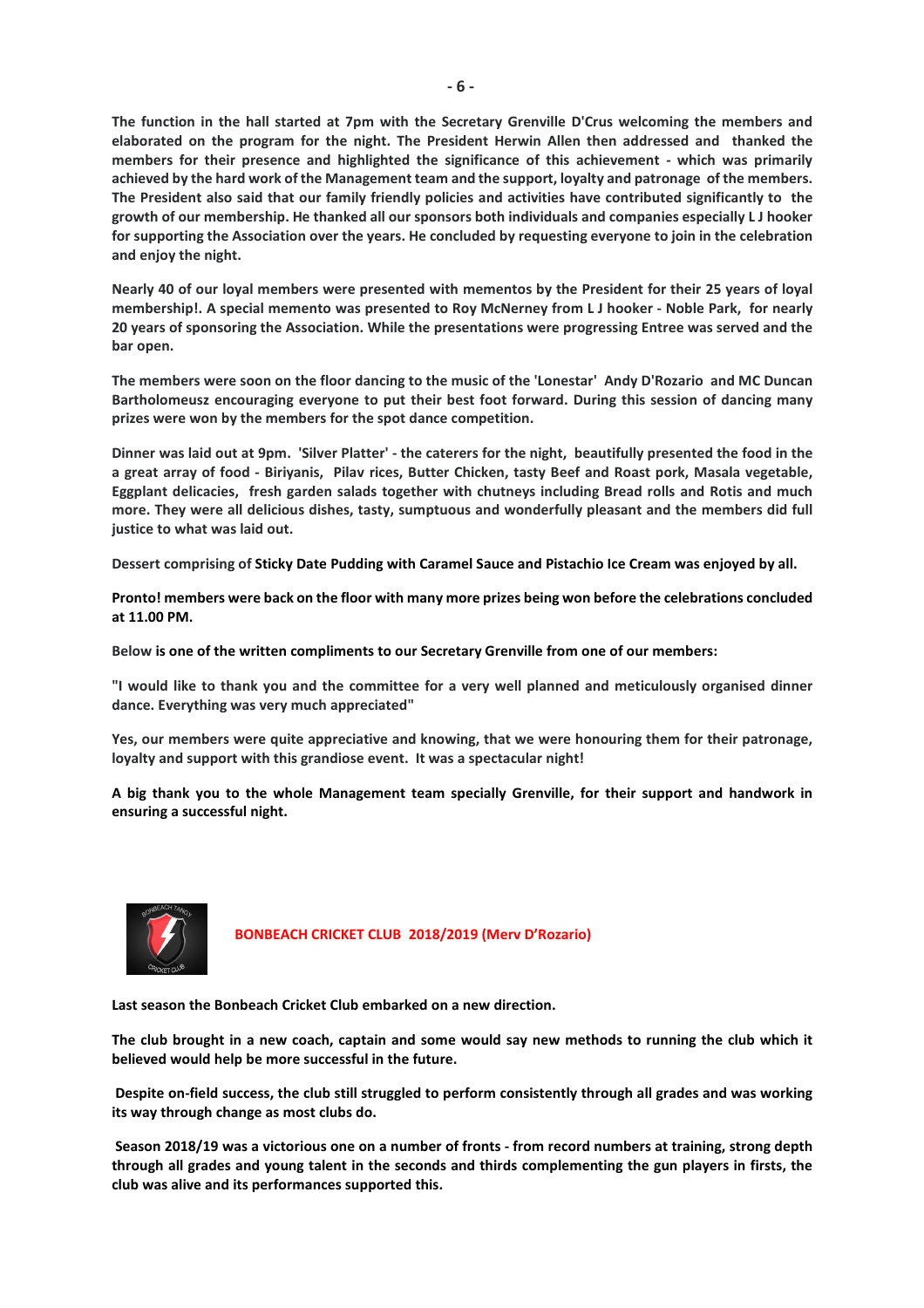**The firsts and thirds made the grand final yet again while the seconds and fourths made the semi finals all performing well ahead of expectations through the season. While 4 finals appearances was a great story in itself, the best story came in the 'White ball grand final' a tournament which runs simultaneously to the normal season, where the best performing T20 and one day teams play off in a grand final.** 

 **Bonbeach defeated arch rivals South Caulfield winning their first grand final in over 40 years, Sri Lankan import Shanuka Duraj top scoring with 65\* in a brilliant innings, while former Bonbeach-Tangy captain Andrew MacKessack was the pick of bowlers taking 3-19.** 

 **It was an elusive cup that took many losses to finally achieve success, and in addition to seeing the joy on the faces of the players it was also great to see so many Tangy people there to witness the success having been a part of so many close losses.** 

 **The club enters the off season in great shape, having retained all of our imported players, and keen to replicate its feats from this season.** 

#### **OTHER MATTERS**



#### **THE TANGASERRI-AUSTRALIAN ANGLO-INDIAN BENOVELNT FUND**

**The Tangasseri-Australian A I Benevolent Fund continues to assist the community in Tangasseri. This fund is managed by the All-India Anglo-Indian Association, Tangasseri to help the disadvantaged, aged and destitute. School books are purchased for children whose families are experiencing hardship. At Christmas time toys are presented to the children while the elderly are presented with gifts. An assistance that is much appreciated. Our thanks to the Association for their support and assistance to the Needy.** 



#### **KERALA FLOOD RELIEF FUND**

**In view of the devastating Floods in July/August 2018 in Kerala, South India, where thousands of local residents were affected and rendered homeless, our Association had donated \$2000/- towards the Kerala Flood Relief measures. This donation was forwarded to the Franciscan Friar Province, Karakutty, Ernakulam District, Kerala for the welfare and re-building of homes for 500 families. We wish them well.** 



#### **RECOGNITION AND THANKS TO ALL OUR SPONSORS**

**The Association is extremely grateful to all those who have given their time/talents and efforts for the benefit of the Association Your loyal support over the last 25 years has been fantastic and is much appreciated. We look forward to your ongoing patronage and we anticipate more volunteers to assist us in our events.**

*Note:* 

**Appropriate items for our next Newsletter may be forward by email to**: *tangyausassoc@yahoo.com.au* 

*Disclaimer: Every effort has been made that the material in this Newsletter was accurate at the time of publication. The Association accepts no responsibility for any loss or damage incurred at the time of publication.* 

 *Avelyn Cooper - Editor, Communications Team*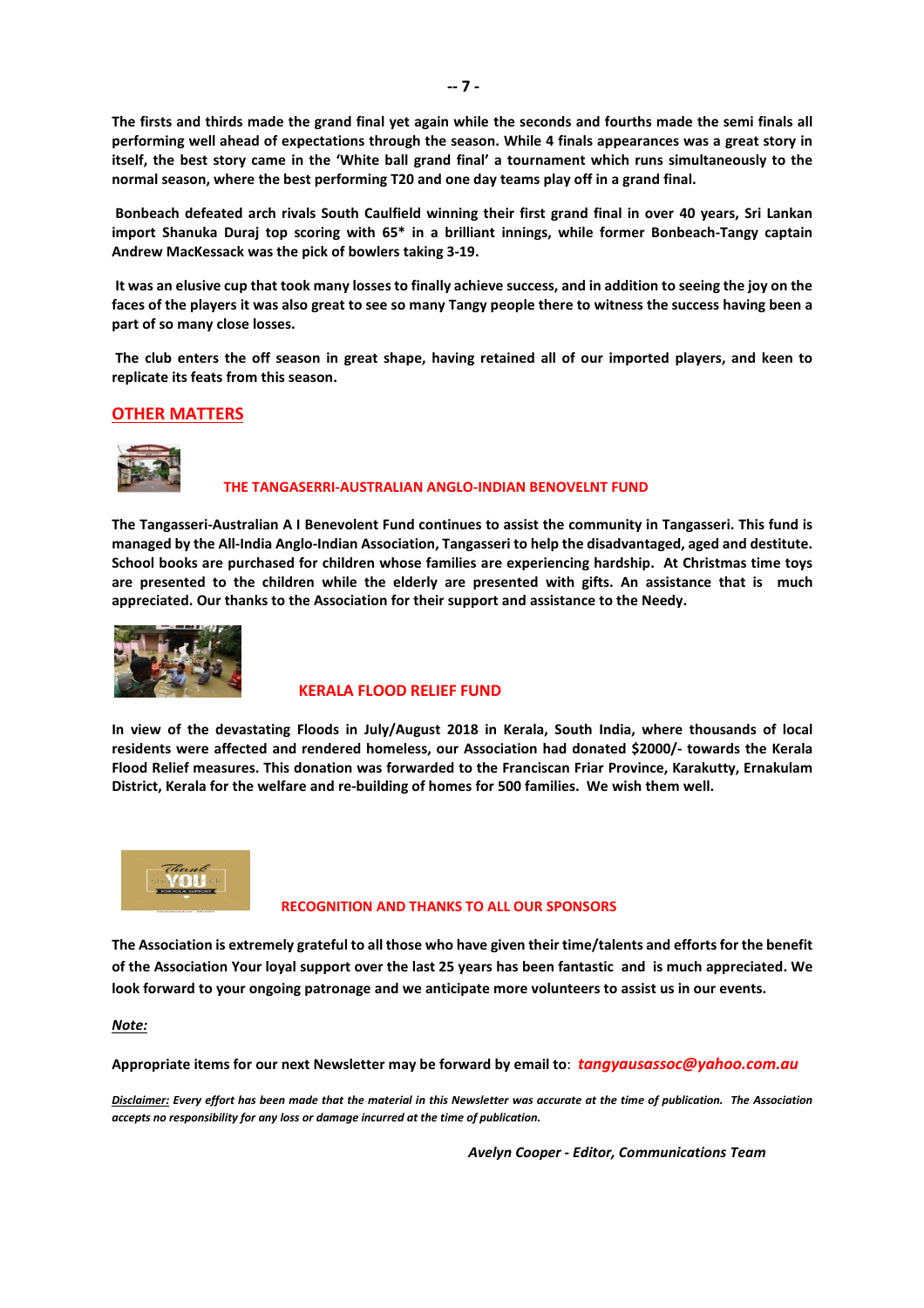# Further Schedule of Events for 2019

# **THE ANNUAL DANCE** 24th AUGUST 2019

**(Springvale Town Hall, Springvale -Music by NEXT GENERATION & BLUE QUBE)** 

**ANNUAL GENERAL MEETING SUNDAY 29th SEPT. 2019** 

**(11.30 am - The Ceylon Centre, 217 Clarke Road, Springvale)** 

**SENIOR CITIZENS DAY 25th OCTOBER 2019** 

 **(Details to be advised)** 

**FAMILY DAY & CHRISTMAS TREE DAY! 19th DECEMBER 2019** 

**(St. John Vianney's Parish Grounds & Hall, Mulgrave - From 11.00 AM)** 

 **(From 7.00 PM at St. Louis De Montfort' Hall , Aspendale Gardens)**

 **(Venue: King Parrot Cottages, Penny Royal, Vic)** 

*(Watch out for further details for all events)*













**NEW YEAR'S EVE DANCE 31st DECEMBER 2019** 

**LONG WEEKEND TRIP 25th to 27th JANUARY 2020**